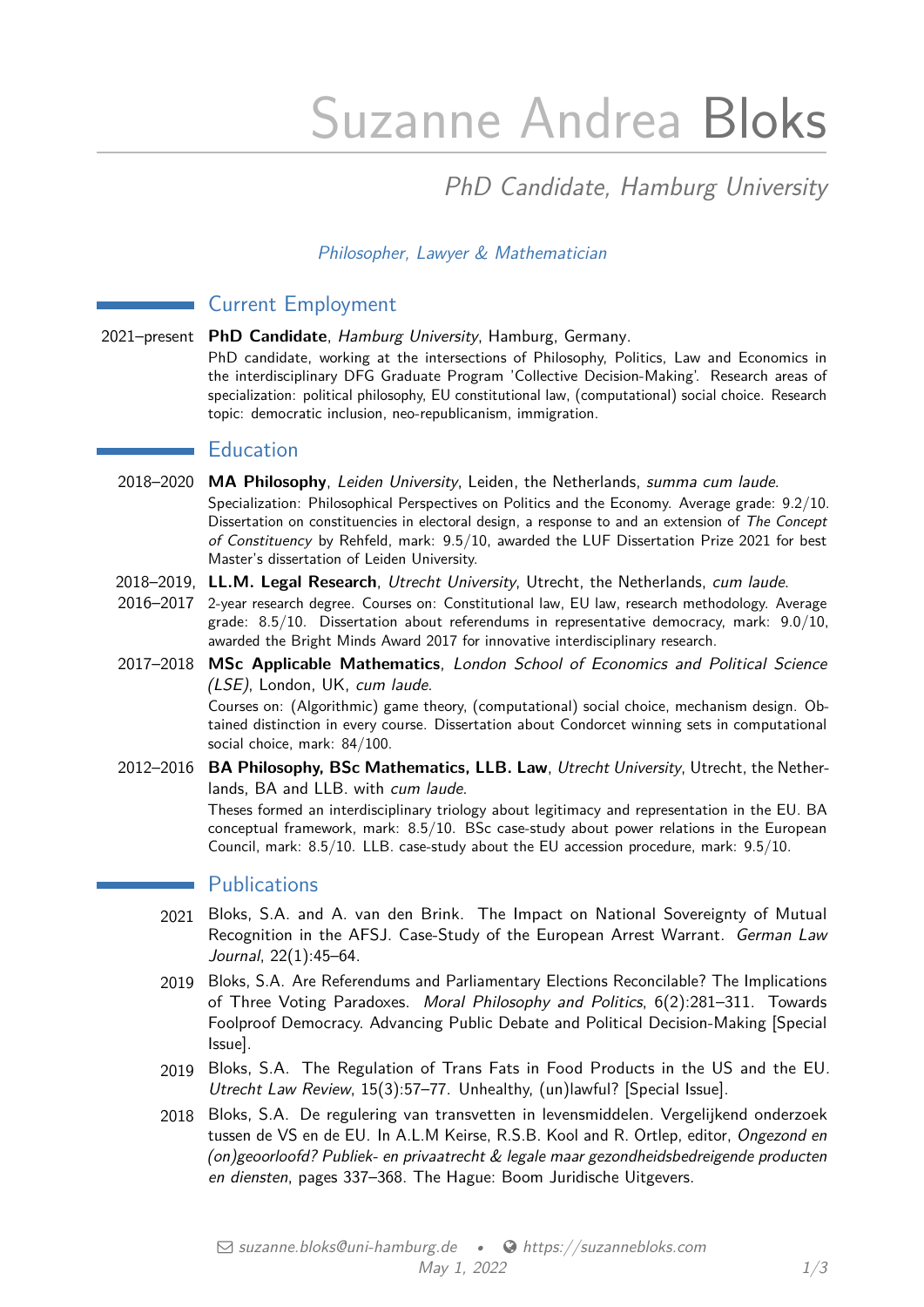- 2018 Bloks, S.A. The Impact on Sovereignty. Assessing an Essentially Contested Concept. In S. Hardt, A.W. Heringa and A. Waltermann, editor, Bevrijdende en Begrenzende Soevereiniteit, pages 51–72. The Hague: Boom Juridische Uitgevers.
- 2018 Bloks, S.A. De Wet raadgevend referendum afschaffen of verbeteren? Nederlands juristenblad, 2:85-91.

#### **Experience**

#### Vocational

2018–2019 **Embassy Intern**, Embassy of the Netherlands in Serbia and Montenegro - Department of Politics, Rule of Law and Public Diplomacy, Belgrade, Serbia. 6 month internship. Member of a team monitoring rule of law reformations in the context of

the EU accession procedure by organising public diplomatic events, attending meetings with governmental and other partners, and writing policy briefings.

2017 **Student-assistent**, Utrecht University - Willem Pompe Institute, Utrecht, the Netherlands.

Research project Hercule III for EU Anti-Fraud Office OLAF. Organisation of two conferences and contribution to the final report.

Research & Teaching

2020-2021 **Lecturer**, Utrecht University - Institute of Jurisprudence, Constitutional and Administrative Law, Utrecht, the Netherlands.

> Lecturer for seminars in the undergraduate courses: Foundations of Law and Administrative Law. Involved in designing and teaching the new Master's course Technology and the Rule of Law. Active as a first-years' tutor.

- 2019–2020 **Research and Teaching Assistant**, University of Amsterdam Institute for Logic, Language and Computation, Amsterdam, the Netherlands. Researcher in the Computational Social Choice Group (funding: NWO Vici Project on Collective Information). Lecturer in two graduate courses: Game Theory and Computational Social Choice.
	- 2017 **Student-assistent**, Utrecht University, Utrecht, the Netherlands. Teacher of tutorials for the undergraduate Game Theory course.
- 2014–2016 **Exam Trainer**, Leiden University Stichting Studiebegeleiding Leiden (SSL), Leiden, the Netherlands.

Teacher in mathematics for high school students preparing for their final examinations.

2012–2017 **Tutor**, StudentsPlus, Utrecht, the Netherlands. Tutor in mathematics for high school students.

#### **Miscellaneous**

2015 **Delegate**, Netherlands Asia Honours Summer School, Hong Kong. Publication in volume 3, 2015, of Het Financieele Dagblad (Dutch equivalent of the Financial Times). Courses in Chinese Culture and Chinese Philosophy.

#### **Exercise** Presentations

- 2022 **Equal or Proportional Political Power? A Neo-Republican Theory of Democratic**
- April 21 **Inclusion**, Centre for Political Philosophy Colloquium, Leiden University, the Netherlands.
- 2022 **For Partially Enfranchising Denizens**, 17th Annual Doctoral Conference CEU, Central April 8 European University, Wien, Austria.
- 2021 **Waarom het volk niet beslist**, Cleveringabijeenkomst Den Haag, Wijnhaven, Leiden November 26 University, the Netherlands.
- 2021 **The Democratic Legitimacy of Coercive Immigration Control**, Boundary Problem October 12 Workshop, Institute for Future Studies, Stockholm, Online.